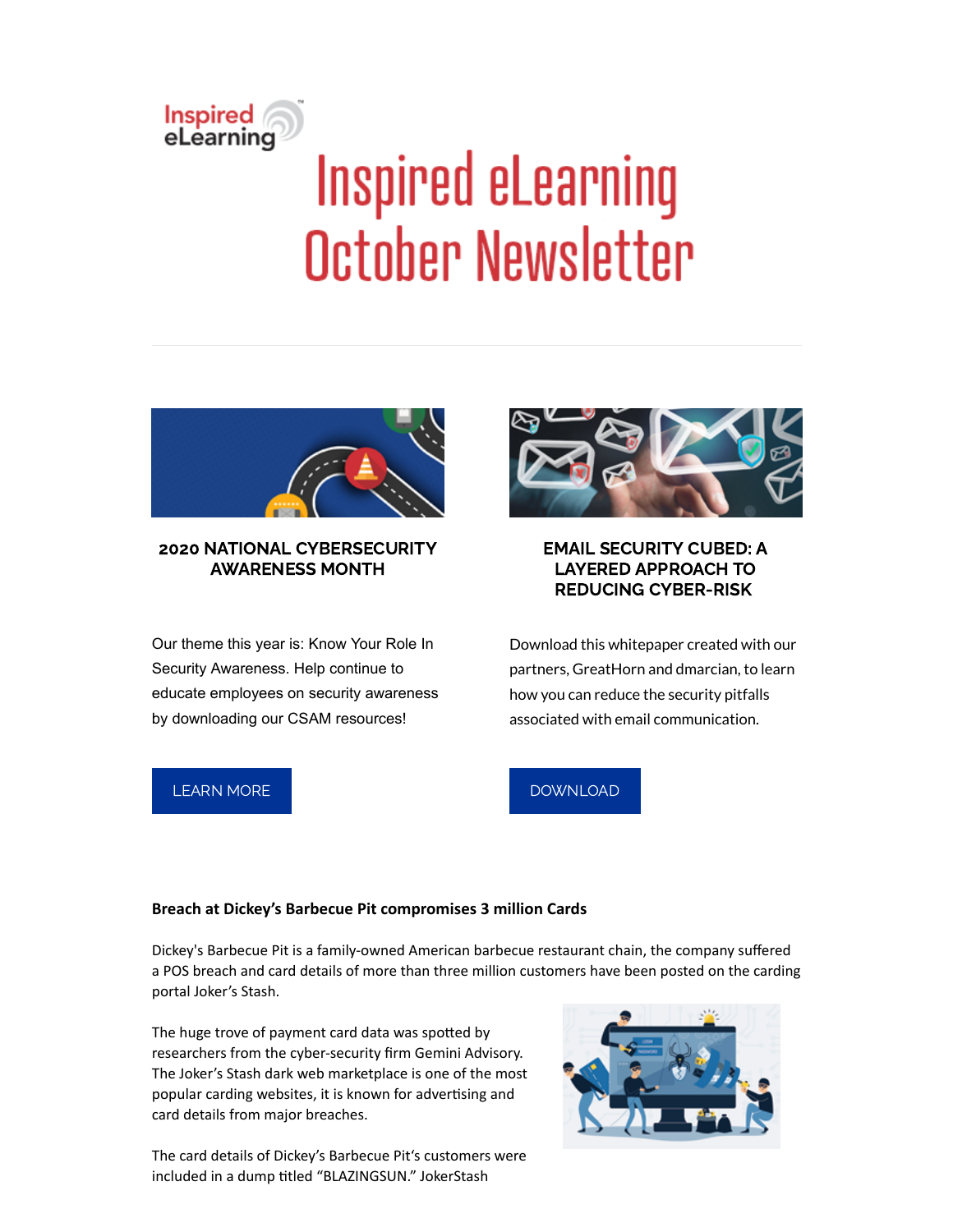originally claimed that the breach would be available in August, then again in September, and finally it was posted online on October 12.

"Gemini Advisory determined that the compromised point of purchase (CPP) was Dickey's Barbecue Pit, a US-based restaurant franchise." reads the post published by Gemini Advisory.

"The advertisement claimed that BLAZINGSUN would contain 3 million compromised cards with both track 1 and track 2 data. They purportedly came from 35 US states and "some" countries across Europe and Asia."

This BLAZINGSUN breach contains 3 million compromised payment records that are available for a median price of \$17 per card. The experts worked with several partner financial institutions who independently confirmed the authenticity of the stolen data.

According to Gemini, the hackers obtained the card details after compromised the in-store Point-of-Sale (POS) system used at Dickey's Barbecue Pit restaurants.

Crooks compromised 156 of Dickey's 469 locations across 30 states, most of them in California and Arizona.

The compromise took place between July 2019 and August 2020. Gemini reported that the root cause of the security breach was the use of the outdated magstripe method for payment transactions, which exposed car holders to PoS malware attacks.

The company published an official statement that confirmed that it has immediately started the incident response procedure.

"We received a report indicating that a payment card security incident may have occurred. We are taking this incident very seriously and immediately initiated our response protocol and an investigation is underway. We are currently focused on determining the locations affected and time frames involved." reads the statement provided by the company. "We are utilizing the experience of third parties who have helped other restaurants address similar issues and also working with the FBI and payment card networks. We understand that payment card network rules generally provide that individuals who timely report unauthorized charges to the bank that issued their card are not responsible for those charges."

The payment card records are mostly for cards using outdated magstripe technologies and are being sold for a median price of \$17 per card.

"Based on previous Joker's Stash major breaches, the records from Dickey's will likely continue to be added to this marketplace over several months." concludes the post.

This article was originally posted by SecurityAffairs.co. Read the full article [here](https://securityaffairs.co/wordpress/109583/data-breach/dickeys-barbecue-pit-pos-breach.html).

#### **Cybercrime Losses Up 50%, Exceeding \$1.8B**

The world is rightly obsessed with the COVID-19 pandemic right now, but there's also a growing cybercrime pandemic. The good news is that fewer firms are reporting breaches. The bad news is that for those who are victimized, the attacks are more severe  $-$  and more expensive.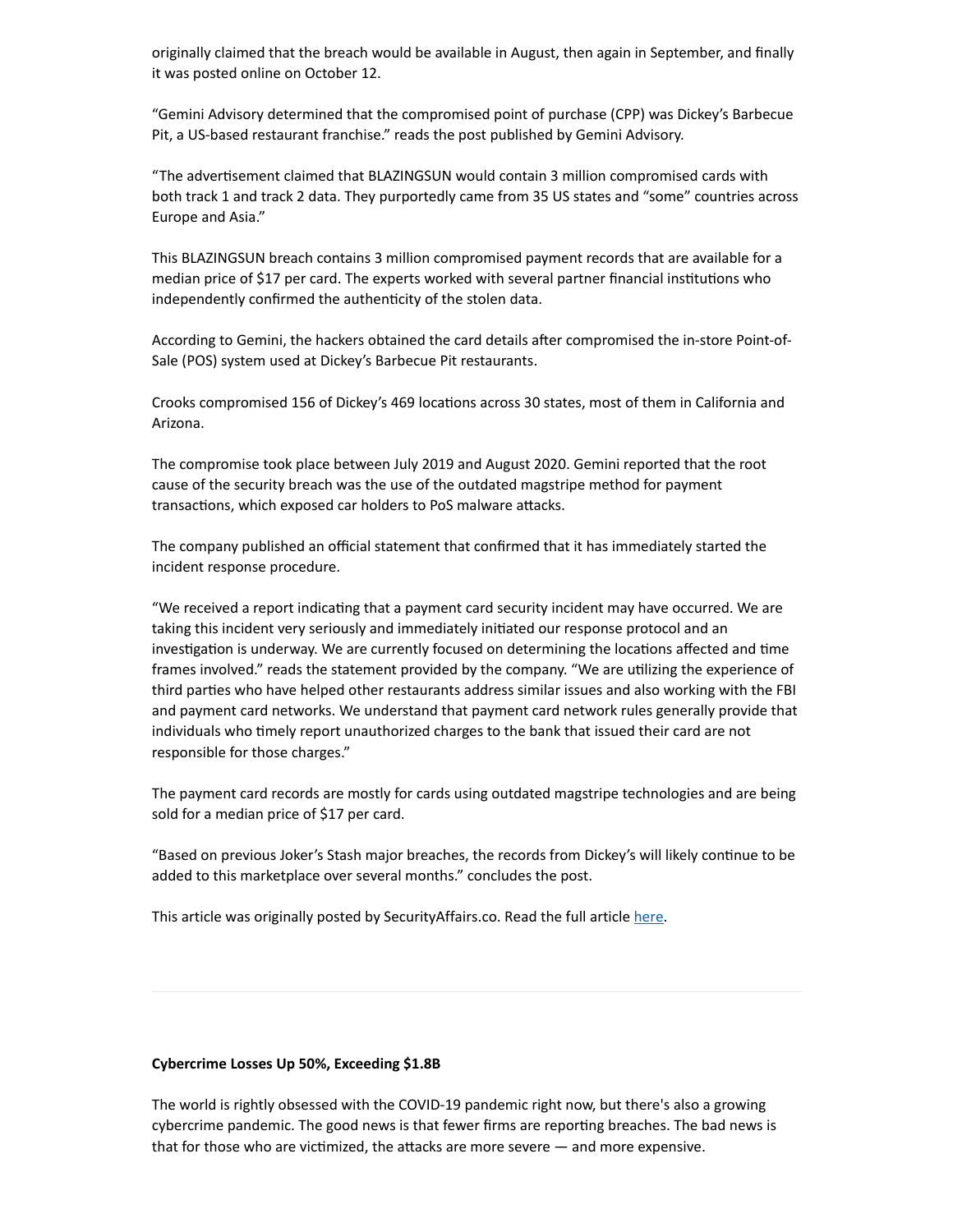

According Hiscox, a Bermuda-based insurance provider, cyber losses rose nearly sixfold worldwide over the past 12 months. Its recently released "Cyber Readiness Report 2020" pins the total cyber losses among affected firms at \$1.8 billion — up a sobering 50% from the previous year's total of \$1.2 billion. Overall, more than 6% of the respondents in the report paid a ransom, and their collective losses totaled \$381 million.

Interestingly enough, Hiscox says that companies are 15

times more likely to experience a cyberattack (30% in UK) thana fire or theft (2% in UK).

#### **Who Was Most at Risk?**

Not surprisingly, larger organizations were the most common targets  $-$  and shelled out the most money  $-$  for cybercriminals. The financial impact differed widely across countries, verticals, and firm sizes. According to Hiscox, the energy, manufacturing, and financial services sectors are especially at risk. This is the result of low maturity in cyber resilience and low tolerance to what is often a highimpact outage.

Irish and German companies reported the biggest median losses, but the pain was widely shared. Among the attacked organizations, the median losses for energy firms increased over 30-fold, while a number of other sectors faced losses many times greater than the previous year. The biggest recorded loss for a single organization was \$87.9 million (for a UK financial services firm), and the greatest loss stemming from a single attack was \$15.8 million (for a UK professional services firm).

Cybercriminals demanded ransoms from roughly 17% of the companies they attacked, and caused dire financial consequences for the targets. The highest loss from ransom was more than \$50 million for one unfortunate organization.

According to the Hiscox report, malware, ransomware, business email compromise, and distributed denial-of-service (DDoS) are still the most commonly used attack vectors. Besides malicious encryption imposed through ransomware, other extortion campaigns include DDoS attacks that causes the victim's IT infrastructure to crash over and over due to a constant flood of bogus IP traffic. Recently, the stock exchange in New Zealand weathered a barrage of DDoS attacks that disrupted business operations and trading for four consecutive days. CNBC reported that the exchange's websites and markets announcement platform were also affected.

#### **Large Number of "Don't Knows"**

According to Hiscox, this year the share of firms that revealed they'd suffered a cybersecurity incident in the last year shrank from 61% to 39%. At least that's positive. The flip side is that the financial blowback has been far greater than before. Larger companies were more likely to be targeted than smaller ones. Just over half (51%) of all enterprise-level firms — those with 1,000-plus employees — reported at least one cyber incident, and the most cyber incidents by far (median: 100) and breaches (80). The most heavily targeted sectors were financial services; manufacturing; and technology, media, and telecoms (TMT)  $-$  with 44% of firms in each sector reporting at least one incident or breach.

Of particular concern is that 11% of the respondents said they weren't sure how many times they were targeted. (That's 4% more than the previous year.) Even more worrisome is that the greatest share of "I don't knows" (15%) came from enterprise firms.

### **Surge in Spending**

The report revealed that a large and broad increase in cybersecurity spending has occurred over the past year. The average spending among the respondents was \$2.1 million, up from \$1.5 million the previous year. (Roughly 75% of the respondents provided figures for their cybersecurity spending.)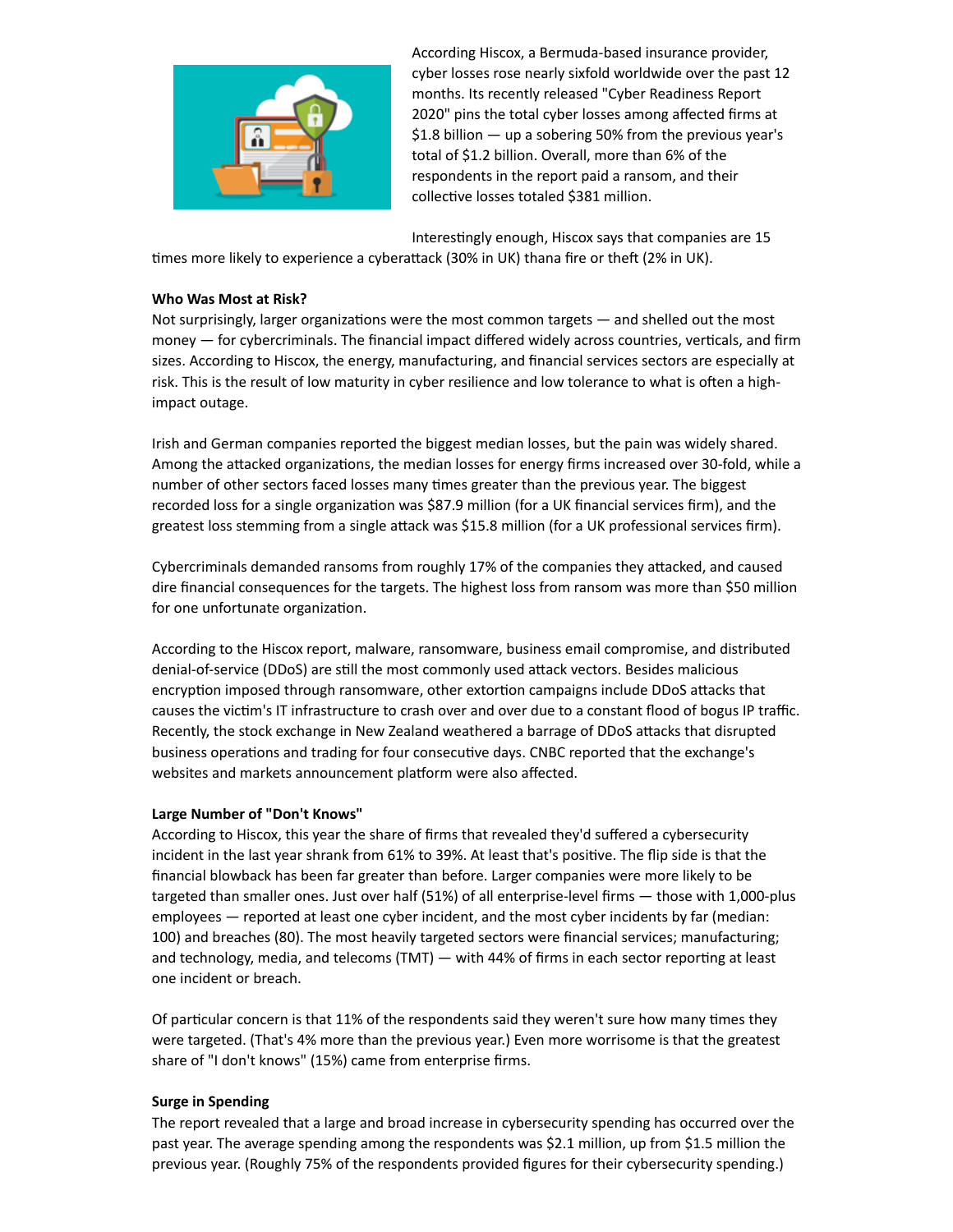Assuming the numbers are an accurate reflection of what's going on more broadly, the total cybersecurity spending in the past year was a staggering \$11.4 billion. That compares with \$7.9 billion a year ago for a sample of companies that was 3% smaller. Nearly three-quarters of firms (72%) intend to boost cybersecurity spending by 5% or more in the next year — that's up from twothirds (67%) from the 2019 number.

As one might expect, the companies that dedicated double-digit percentages of their IT budget were less likely to have suffered a breach than those that spent less than 5%. But those big spenders, typically larger firms, had higher average costs stemming from breaches. Greater size means more customers, higher notification expenses, and bigger ransoms.

#### **Preparation Pays Off**

A notably higher percentage of this year's respondents reported that they had a harder time attracting new customers (15% of firms were targeted, up from 5% last year) after a cyber incident. They also lost more customers (11%, compared with 5% in 2019) and/or business partners (12% compared with 4%).

When asked about the adverse effects of a breach, 14% of the respondents mentioned bad publicity that tarnishes the brand or the company's reputation. Only 5% said the same thing in 2019. Thirteen percent said business performance indicators — such as their share price — were affected, up from 5% last year.

This article was originally posted by Dark Reading. Read the full article [here.](https://www.darkreading.com/vulnerabilities---threats/cybercrime-losses-up-50--exceeding-$18b/a/d-id/1339041?_mc=rss_x_drr_edt_aud_dr_x_x-rss-simple)

#### **Massive Cyberattack Propagating via Redirector Domains and Subsidiary Domains**

The GreatHorn Threat Intelligence Team has discovered a massive cyberattack propagating via open redirector domains and subsidiary domains belonging to multiple global brands, spreading through tens of thousands of mailboxes and targeting business users across industries, geographies, and companies.

The Threat Intelligence Team described this campaign as a "comprehensive and multi-pronged attack," with multiple hosting services and web servers being used to host fraudulent Office 365 login pages. Malicious links, delivered via phishing emails to regular users worldwide, are bypassing their email providers' native security



controls and slipping past nearly every legacy email security platform on the market.

 $\hat{a}$  This is a pervasive and significant event. While our customers are protected, this is an attack that appears to have easily bypassed both platform controls and multiple legacy secure email gateway solutions. Widespread and utilizing multiple techniques to deceive users, this represents the kind of advanced phishing attack that necessitates a modern email security program capable of finding and interdicting threats before, during, and after an incident," said Kevin O'Brien, CEO, and Co-Founder of GreatHorn.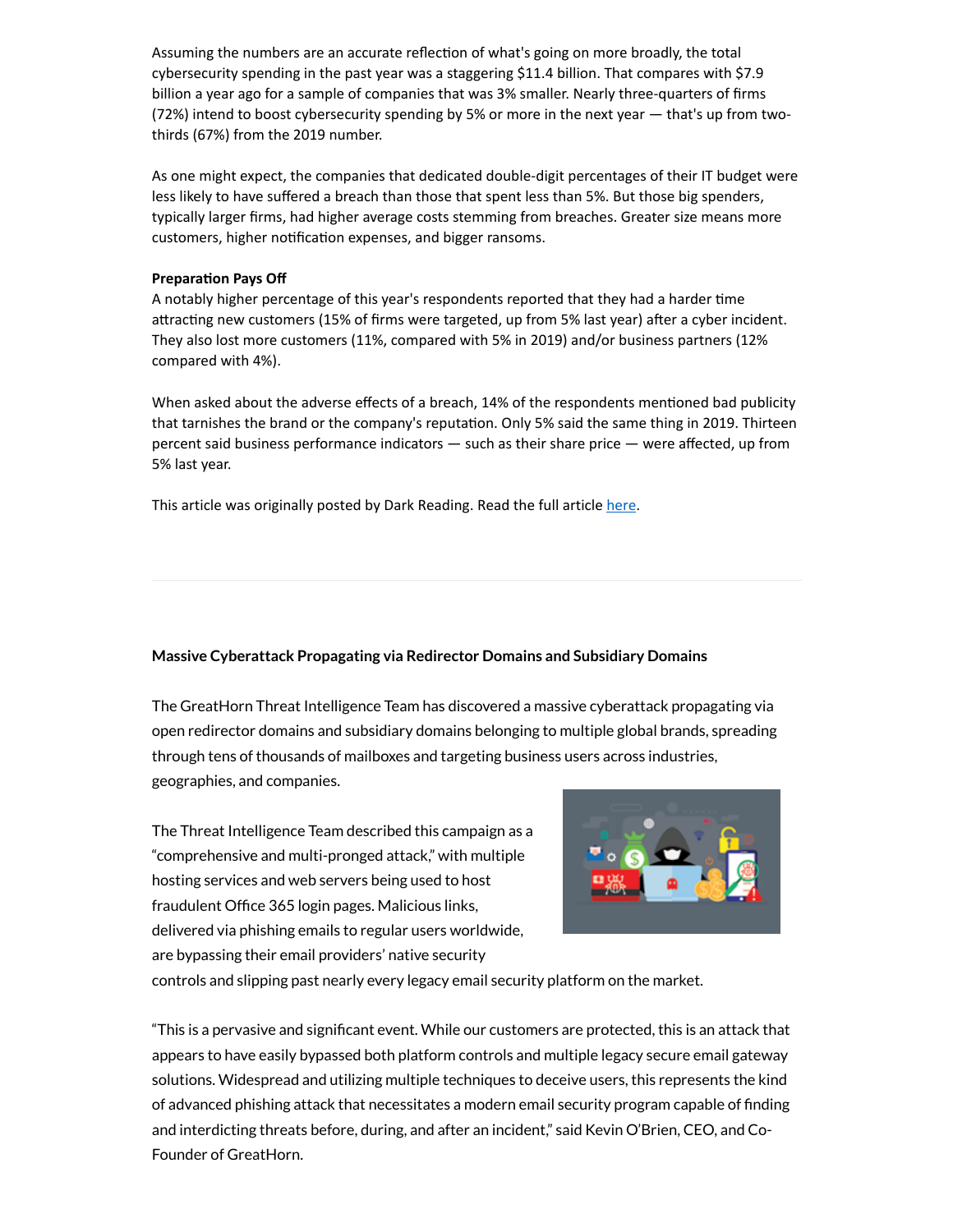These attacks attempt to steal corporate email credentials, coupled with malicious JavaScript that deploys various trojans and malware on any user who visits these pages, regardless of whether they submit their credentials or not.

The similarity across the campaigns leads the GreatHorn Threat Intelligence Team to believe it is a singular entity behind the attacks. Moreover, the attackers appear to be attempting to evade detection by spoofing well-known applications, including Microsoft Office, Zoom, Microsoft Teams, and more.

The URLs in the phishing emails sent to users vary. Some employ redirects; others point directly at the phishing kit pages. The phishing kit itself uses the same naming structure in nearly all cases: t.\*\*\*\*/r/, where \*\*\* represents the domain. However, the URL path varies across individual messages, as part of a common tactic used to bypass simple blocking rules that prevent these messages from reaching users.

When a redirect is in use, initial research has indicated that the open redirect occurs on apache servers. Known issues with mod\_rewrite in apache versions prior to 2.4.41 may be responsible for the redirectors' creation, although confirmation is still outstanding as of this writing.

The phishing webpages impersonate a Microsoft Office 365 login, using the Microsoft logo and requesting that users enter their password, verify their account, or sign-in. Given this campaign's breadth and highly targeted nature, the sophistication and complexity suggest that the attackers' significant coordinated effort is underway. Additionally, GreatHorn's Threat Research Intelligence Team identified attempts to deploy the Cryxos trojan on multiple browsers, including Chrome and Safari.

Currently identified domains redirecting to the phishing kit and fraudulent login pages include:

- sony-europe.com (Sony)
- lafourchette.com (TripAdvisor)
- rac.co.uk (RAC)

Static webpage services hosting the phishing kit include:

- digitaloceanspaces.com (DigitalOcean)
- firebasestorage.googleapis.com (Google)

GreatHorn recommends that security teams immediately search their organizational email for messages containing URLs that match the threat pattern (t.\*\*\*\*/r/) and remove any matches immediately.

With continued analysis, the GreatHorn Threat Intelligence Team has identified senior executives and finance personnel being targeted within the phishing campaigns. For organizations who are using role-based email security, users within these roles can be placed on more restrictive policies to minimize the risk associated with these attacks.